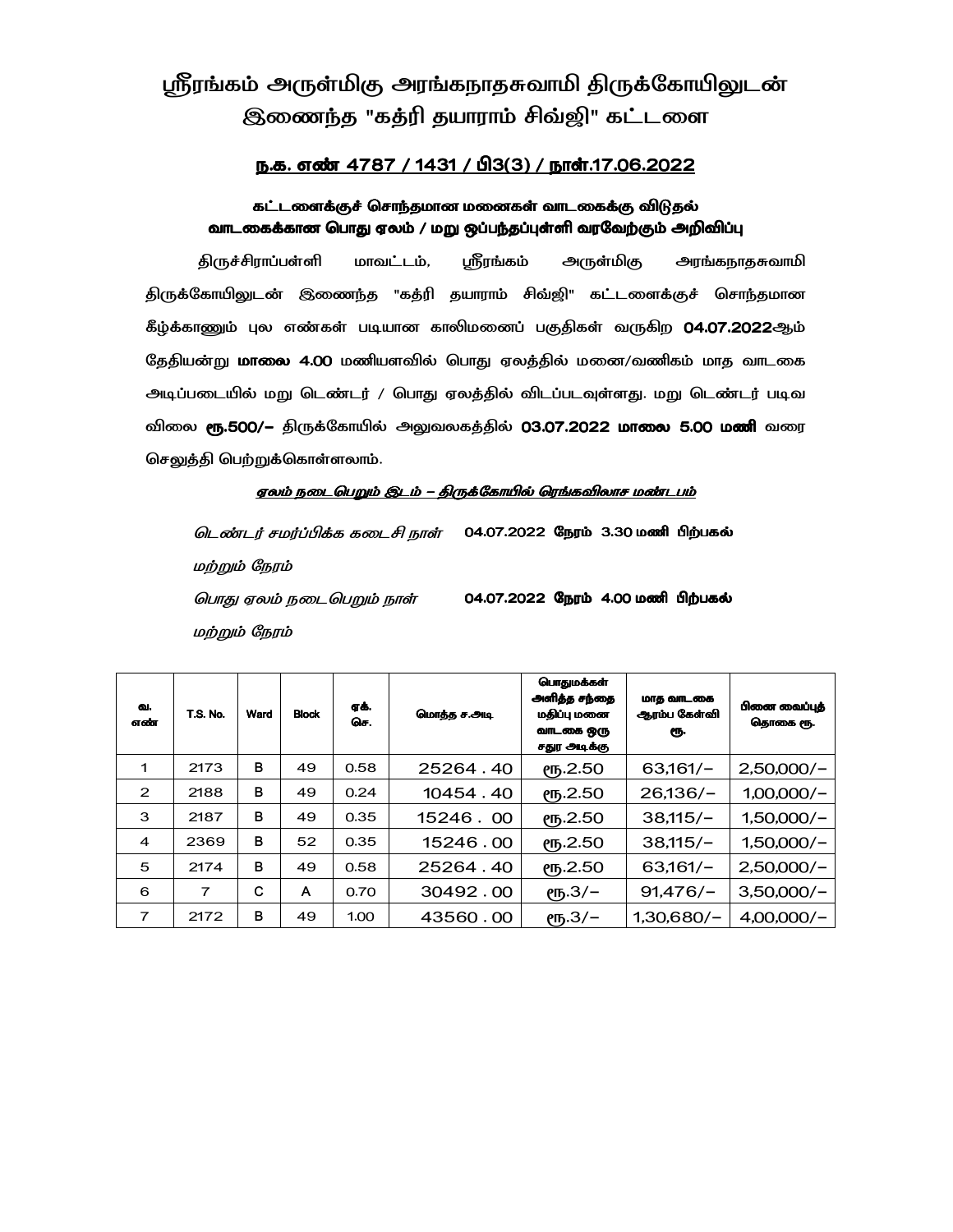### நிபந்தணைகள்

- 1. மாத வாடகையை அடிப்படையாகக் கொண்டு 5 ஆண்டுகளுக்கு குத்தகை அடிப்படையில் மறு டெண்டர் / பொது ஏலம் விடப்படும். மாத வாடகை ஒவ்வொரு ஆண்டும் 5% உயர்வு செய்யப்படும். மறு டெண்டர் / ஏலதாரர் மேற்படி புல எண்களின்படியான இடங்களைப் பார்வையிட்டு மறு டெண்டர் / பொது ஏலத்தில் கலந்து கொண்டதாக கருதப்படும்.
- 2. மறு டெண்டர் / பொது ஏலத்தில் உயர்ந்த கேள்விதாரருக்கு ஏலம் உறுதி செய்யப்படும்.
- 3. மறு டெண்டர் / பொது ஏலத்தினை ஏற்கவோ, நிராகரிக்கவோ வேறு தேதிக்கு மாற்றவோ இணை ஆணையர் / செயல் அலுவலருக்கு பூரண அதிகாரணமுண்டு.
- 4. குறிப்பிட்டுள்ள மாத வாடகையை அடிப்படையாக கொண்டு ஏலம் தொடங்கப்படும். ஏலத்தில் கலந்து கொள்பவர்கள் **ரூ.1000/–** மடங்கில் ஏல கேள்வி கேட்க வேண்டும்.
- 5. பொது ஏலம் / மறு டெண்டர் அங்கீகாரம் சென்னை இந்துசமய அறநிலையத்துறை ஆணையரின் ரத்து அங்கீகாரத்திற்குட்பட்டது.
- 6. மேற்கண்ட ஒவ்வொரு புல எண்களுக்கும் தனியாக மறு டெண்டர் / பொது ஏலம் விடப்படும். அதன் எதிரில் குறிப்பிட்டுள்ள மறு டெண்டர் / பொது ஏலகால டெபாசிட் தனித்தனியாக செலுத்தி மறு டெண்டர் / பொது ஏலத்தில் கலந்து கொள்ள வேண்டும்.
- 7. மறு டெண்டர் கொடுப்பவர்கள் **"Administrator Sri Khadri Dayaram Shivji Kattalai"** என்ற பெயரில் டெபாசிட் தொகைக்கு வங்கி வரைவோலை திருக்கோயில் அலுவலகத்தில் செலுத்தி டெண்டர் கொடுக்க வேண்டும்.
- 8. மறு டெண்டர் கவரில், பெறுநர் முகவரியாக "Administrator, Sri Khadri Dayaram Shivji Kattalai", Sri Ranganathaswamy Temple, Srirangam" என்ற முகவரிக்கும், மறு டெண்டர் வழங்குபவர் பெயர், முழு முகவரி, கைப்பேசி எண் குறிப்பிட்டு மறு டெண்டர் வழங்க வேண்டும். ஏலம் / மறு டெண்டரில் கலந்து கொள்பவர்கள் முகவரிக்கான சான்று (Aadhar Card) இணைக்கப்பட வேண்டும். மறு டெண்டர் கவரின் மேல் எந்த வரிசை எண் என்றும், எந்த புல எண்ணிற்கு மறு டெண்டர் வழங்கப்படுகிறது என தெளிவாக குறிப்பிட வேண்டும்.
- 9. மேற்படி மறு டெண்டர் கோருபவர் எந்தவித தொழில் முறைக்கு பயன்படுத்த ஏலம் கோருகிறார் என்பதை தெரிவிக்க வேண்டும்.
- 10. மறு டெண்டர் கொடுத்தவர்களும், பொது ஏலத்தில் கலந்து கொண்டு ஏல கேள்வி கேட்கலாம்.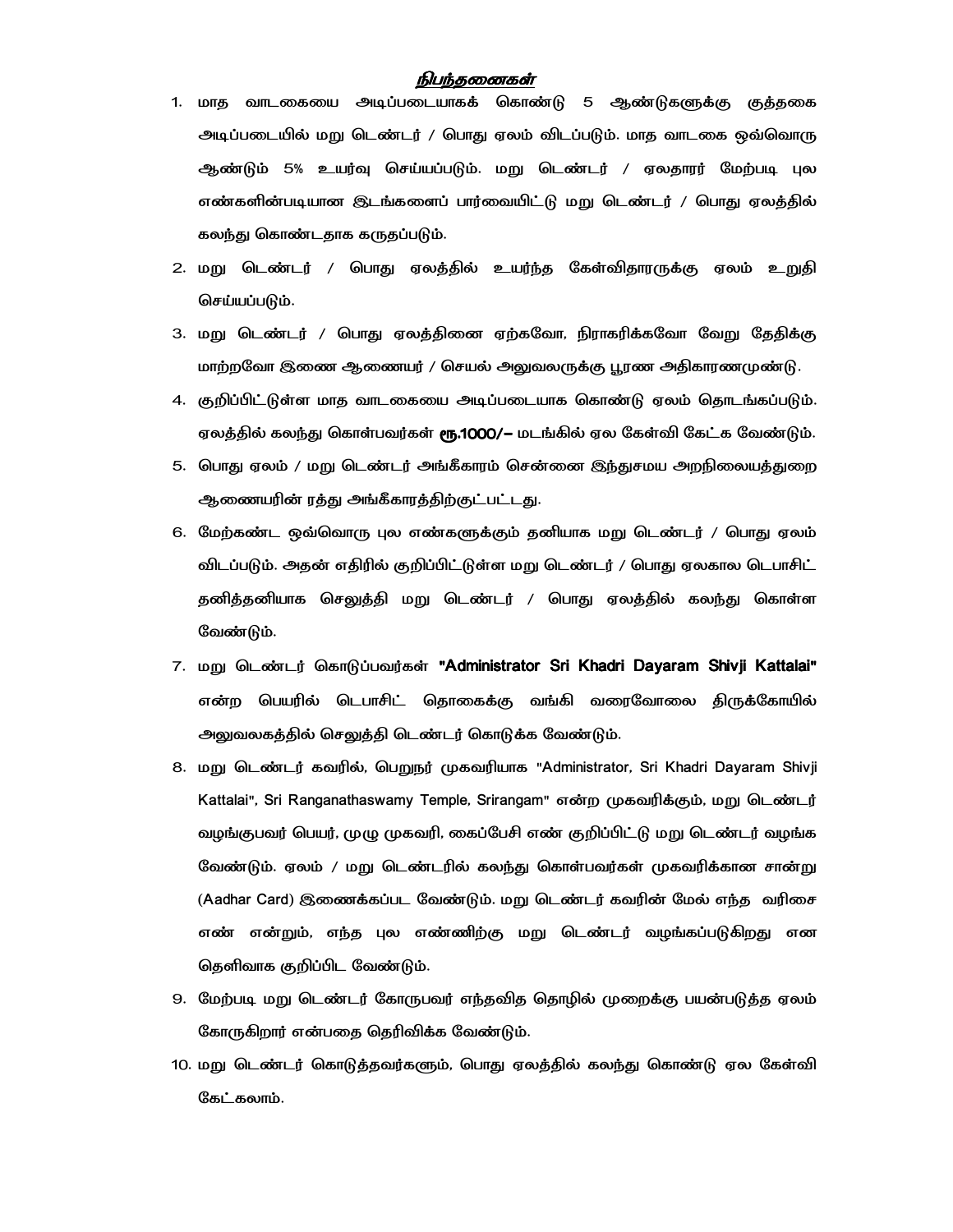- 11. பொது ஏலம் முடிந்து, உயர்ந்த கேள்விக்குப் பிறகு, யாரும் கேள்வி கேட்காத நிலையில், டெண்டர் திறக்கப்படும். மறு டெண்டர் / பொது ஏலத்தில் உயர்ந்த கேள்வி இறுதி செய்யப்படும்.
- 12. பொது ஏலம் / மறு டெண்டரில் ஏலம் முடிவு செய்யப்பட்டு, ஆணையர் உத்திரவு வரப்பெற்ற நாள் முதல், ஏலத்திற்குரிய இடம் ஏலம் உறுதி செய்யப்பட்டவரிடம் ஒப்படைக்கப்படும். ஏலத்தில் வெற்றி பெற்றவர் மறு டெண்டர் / பொது ஏல டெபாசிட் தொகை போக, **இரண்டு ஆண்டுகளுக்குரிய மாத வாடகை** தொகையினைக் கணக்கிட்டு ஏல கேகியன்றே செலுக்க வேண்டும். அகேபோன்று ஒவ்வொரு அடுத்த பசலி (ஜூலை) ஆண்டு தொடங்குவதற்கு மூன்று மாதத்திற்கு முன்னரே 5% வாடகையை உயர்வு செய்து அடுத்த ஒரு ஆண்டுக்குரிய வாடகையை செலுத்திவிட வேண்டும்.
- 13. பொது ஏலம் 5 ஆண்டுக்கு மனை/வணிகம் மாத வாடகை குத்தகை அடிப்படையில் விடப்படும். ஏலம் உறுதி செய்து, அலுவலக உத்திரவு பெற்றபின், ஏலதாரர் ₹.50/– க்கான அரசு முத்திரைத்தாளில் திருக்கோயில் வாசகப்படி ஒப்பந்த பத்திரம் எழுதிக் கொடுக்க வேண்டும். ஒப்பந்த பத்திரம் எழுதிக் கொடுத்த பின்னரே மேற்படி இடத்தினை அனுபவித்துக் கொள்ள அனுமதி அளிக்கப்படும்.
- 14. பொது ஏலம் / மறு டெண்டர் ஆணையரால் இரத்து செய்யப்பட்டால் ஏலகால டெபாசிட் மற்றும் 2 ஆண்டுக்கான உரிமத் தொகைக்கு வட்டித்தொகை வழங்கப்பட மாட்டாது.
- 15. குடிநீர், மின்சார வசதி அமைக்க, திருக்கோயில் ஒப்புதல் பெற்று ஏலதாரர் தங்களது சொந்த செலவில் அமைத்துக் கொள்ள வேண்டும்.
- 16. மின் இணைப்பு திருக்கோயில் / கட்டளை பெயரில் மட்டுமே பெறப்பட வேண்டும். ஏலதாரர் பெயரில் வழங்கப்படமாட்டாது. மின் இணைப்பிற்கான டெபாசிட், ஏலதாரர் சொந்த செலவில் செலுத்த வேண்டும். மின் கசிவு, மற்றும் தீ பிடித்தல் போன்ற அசாதாரணமான நிகழ்வுகளுக்கு ஏலதாரரே பொறுப்பாக்கப்படுவார். மேலும் அரசு விதிகளின்படி தீ தடுப்பு, சுகாதாரம், உணவு பாதுகாப்பு சம்பந்தப்பட்ட தொழில் தொடர்புடைய சான்றுகள் ஆகியவை ஏலதாரர் பொறுப்பில் எடுத்துக்கொள்ள வேண்டும். அதுபோல விபத்து, காப்பீடு, உயிர் காப்பீடு செய்து கொள்ள வேண்டும். இவ்வாறு சான்றுகள் பெறாமலும், காப்பீடு செய்யாமலும், இழப்புகள் ஏற்பட்டால் அவற்றிற்கு திருக்கோயில் நிர்வாகம் பொறுப்பேற்காது.
- மனையில் கட்டுமான 17. ஏலம் எடுத்தவர், மேற்படி நிரந்தரமான பணிகள் மேற்கொள்ளக்கூடாது. மேற்கூரை அமைத்தல், தற்காலிக சுற்றுச்சுவர் அமைத்தல், தளம் அமைத்தல் போன்றவற்றை திருக்கோயிலுக்கு முன்னரே பொறியாளர்